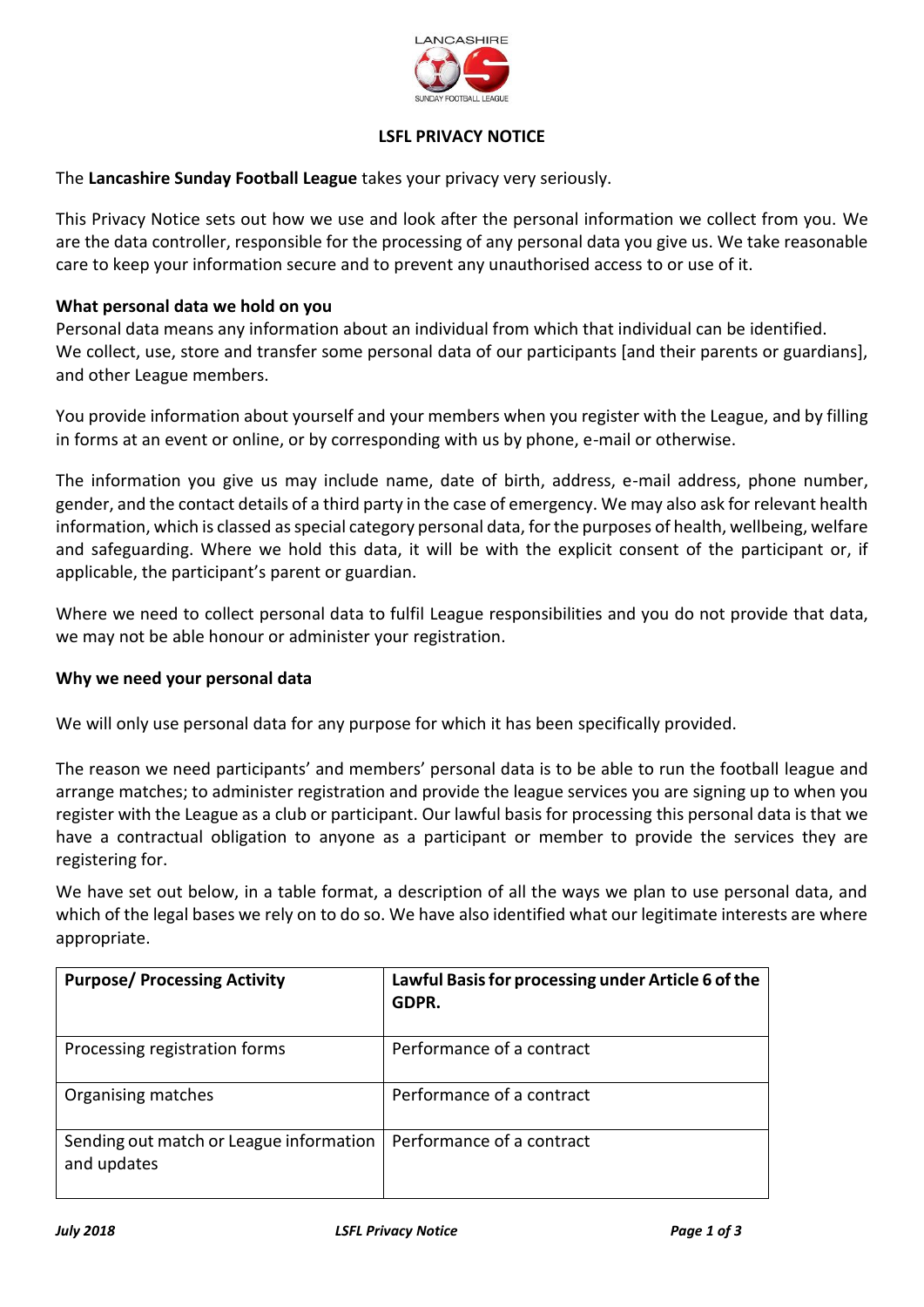

| To check compliance with our League<br>criteria to participate in the League                                                                                        | Performance of a contract and Legitimate<br>Interests. Our Legitimate Interests are that we<br>need to ensure that participants meet the<br>appropriate criteria to ensure that the matches<br>that are organised are fair.                     |
|---------------------------------------------------------------------------------------------------------------------------------------------------------------------|-------------------------------------------------------------------------------------------------------------------------------------------------------------------------------------------------------------------------------------------------|
| Sharing data with referees                                                                                                                                          | Performance of a contract                                                                                                                                                                                                                       |
| Sharing data with the club you are a<br>member of, county football associations<br>and the FA                                                                       | Performance of a contract                                                                                                                                                                                                                       |
| Sharing data with committee members to<br>information<br>about<br>provide<br>league<br>registration<br>activities,<br>renewals<br>or<br>invitation to social events | The League has a legitimate interest to maintain<br>correspondence<br>participant<br>for<br>league<br>community purposes.                                                                                                                       |
| Sharing data with third party service or<br>facility providers                                                                                                      | The League has a legitimate interest to run the<br>organisation efficiently and as it sees fit.<br>Provision of some third party services is for the<br>benefit of the League and participants.                                                 |
| Sharing anonymised data with a funding<br>partner as condition of grant funding e.g.<br>Local Authority                                                             | The League has a legitimate interest to run the<br>organisation efficiently and as it sees fit.<br>Application for funding is a purpose that benefits<br>the League and participants.                                                           |
| Publishing match and league results                                                                                                                                 | Consent. We will only publish personal data in a<br>public domain, including images and names, if we<br>have your consent for us to do so. In the case of<br>children under the age of 13 then only with<br>written consent of parent/guardian  |
| Sending out marketing information such<br>as newsletters and information about<br>promotions and offers from sponsors                                               | Consent. We will only send direct marketing if<br>you are an existing member, participant or other<br>individual<br>and you have<br>associated<br>not<br>previously objected to this marketing, or, you<br>have actively provided your consent. |
| To ensure we understand possible health<br>risks                                                                                                                    | Consent. We will only process details<br>on<br>anyone's medical history with their consent.                                                                                                                                                     |